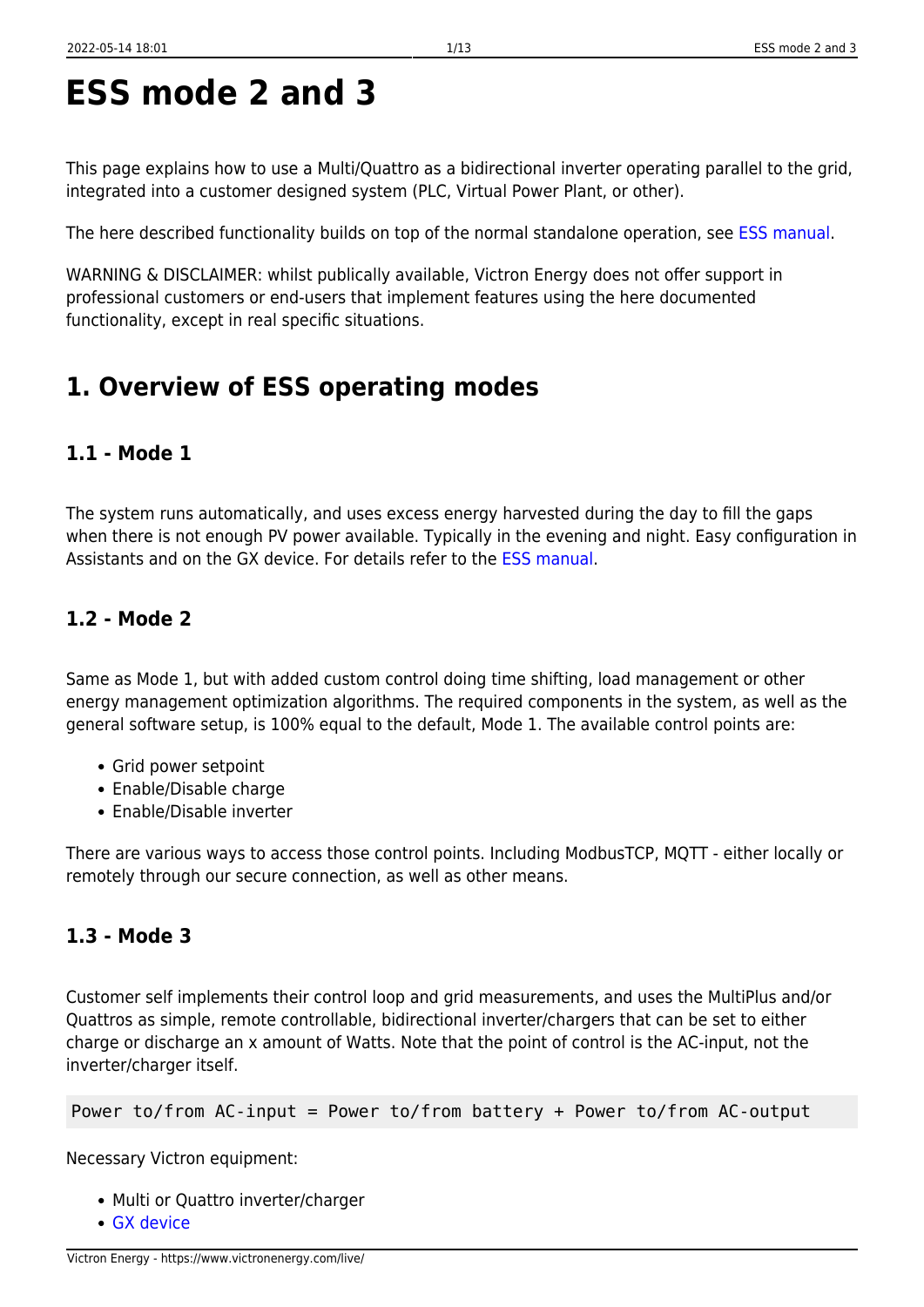Note that there is no AC sensor necessary, since the inverter/charger will act as a 'dumb' bidirectional inverter/charger. It will act on the external command given, which can for example be 'take 2000W from AC in, or feed back 100W through AC in'.

Available control points include the switch (on, charger-only, inverter-only, off), a power setpoint in Watts: regulates the power on the ac-input, and more. Similar to Mode 2, there are various ways to access those control points. Refer to the detailed section below.

### **Mode 3 with a managed battery**

When using Mode 3 with a managed battery, please note that the maximum discharge current sent by the battery will be ignored. The implemented control loop should take care of discharge limits communicated by the battery.

The maximum charge current sent by a managed battery is however always heeded and cannot be overruled by the setpoint.

# **2. Mode 2 in detail**

### **2.1 Available control points**

### **a) Grid power setpoint - Modbus-TCP register 2700**

- Positive: take power from grid.
- Negative: send power to grid.
- Default: 30 W.
- This register has range -32768W to 32767W (scale factor=1). Use register 2703 for a larger range (scale factor=0.01).

### **b) Enable/Disable charge - Modbus-TCP register 2701**

- 0: disable charging. This setting may be used for time shifting. For example by disabling charging the battery when feeding back to the grid is profitable, and leaving battery capacity for later.
- 100: unlimited charging. Battery, VEConfigure settings, and BMS permitting. Use value 100 here instead of 1 because this setting was originally designed to be used as a percentage.

Note that this setting has a higher priority than the Grid power setpoint.

### **c) Enable/Disable inverter - Modbus-TCP register 2702**

- 0: disable inverter
- 100: enabled inverter. Use value 100 here instead of 1 because this setting was originally designed to be used as a percentage.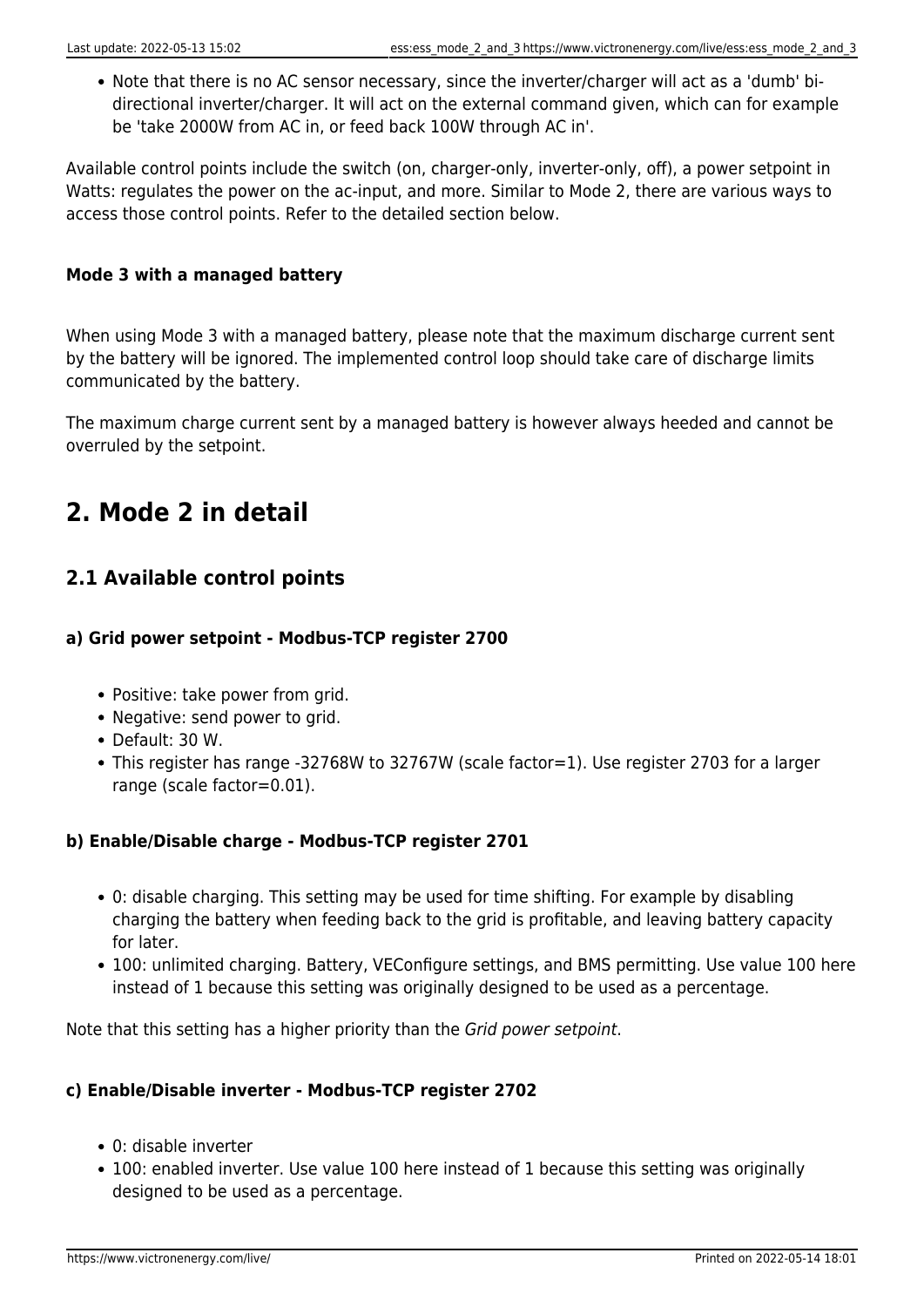Note that this settings has a higher priority than the Grid power setpoint.

#### **d) Maximum inverter power - Modbus-TCP register 2704**

- $\bullet$  -1: No limit
- Any positive number: Maximum power in Watt that the Multi will feed to the loads.

### **e) DVCC maximum system charge current - Modbus-TCP register 2705**

- -1: No limit. Solar Chargers and the Multi will charge to their full capacity or individual configurd limits.
- Any positive number: Maximum combined current in Ampere for battery charging. This limits the solar chargers and the multi, and takes loads into account. Solar chargers take priority over the Multi.

### **f) Maximum system grid feed-in - Modbus-TCP register 2706**

- -1: No limit. If feeding in excess PV is enabled, all of it will be fed in. See registers 2707 and 2708 below.
- Any positive number: Maximum power in 100 Watt units to feed into the grid.

### **g) Feed excess DC-coupled PV into the grid - Modbus-TCP register 2707**

- 0: Excess DC-coupled PV is not fed into the grid.
- 1: Excess DC-coupled PV is fed into the grid

### **h) Feed excess AC-coupled PV into the grid - Modbus-TCP register 2708**

Please note that for historical reasons this register is inverted compared to 2707.

- 0: Excess AC-coupled PV is fed into the grid
- 1: Excess AC-coupled PV is not fed into the grid.

### **i) Grid limiting status - Modbus-TCP register 2709**

When feed-in of excess AC-coupled PV is disabled, or when a limit is set in register 2706, limiting will be active.

- 0: Feed-in of excess power is not limited in any way.
- 1: Feed-in of excess power is limited in some way, either register 2707 is set to 0, or register 2706 is set to a positive number.

### **2.2 Accessing the control points**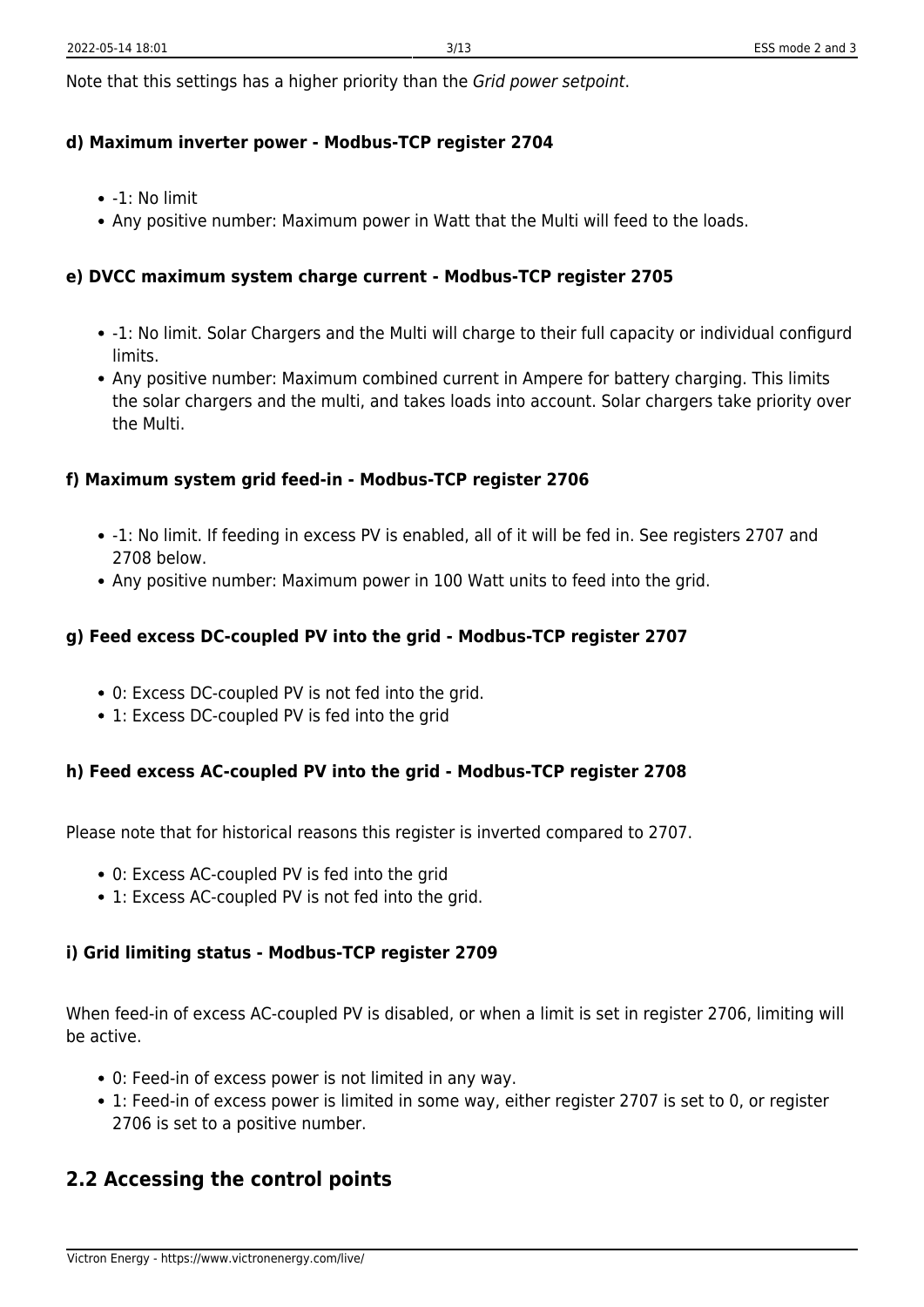### **A) Via ModbusTCP**

See above mentioned register numbers. Use ModbusTCP unitid 100.

### **B) Via MQTT**

For more information, see [the developer mailing list](https://groups.google.com/forum/m/#!forum/victron-dev-venus) as well as the [mqtt github repo](https://github.com/victronenergy/dbus-mqtt).

MQTT is available both on the local broker on the [GX device](https://www.victronenergy.com/live/venus-os:start), as well as remotely through the secure cloud connection.

### **C) Running your own scripts on the GX device**

### Start reading [here](https://www.victronenergy.com/live/open_source:start).

The ESS related D-Bus paths are:

- com.victronenergy.settings /Settings/CGwacs/AcPowerSetPoint (Grid power setpoint)
- com.victronenergy.settings /Settings/CGwacs/MaxChargePercentage (Enable/Disable charger)
- com.victronenergy.settings /Settings/CGwacs/MaxDischargePercentage (Enable/Disable inverter)
- com.victronenergy.settings /Settings/CGwacs/MaxDischargePower (Maximum inverter power)
- com.victronenergy.settings /Settings/SystemSetup/MaxChargeCurrent (DVCC maximum charge current)
- com.victronenergy.settings /Settings/CGwacs/MaxFeedInPower (Maximum system grid feed-in)
- com.victronenergy.settings /Settings/CGwacs/OvervoltageFeedIn (Feed-in excess DC-coupled PV)
- com.victronenergy.settings /Settings/CGwacs/PreventFeedback (Don't feed in excess ACcoupled PV)
- com.victronenergy.hub4 /PvPowerLimiterActive (Read-only value indicating if limiting is active)

Note that the MaxChargePercentage and MaxDischargePercentage paths are represented as percentage, but should be used as on/off switch (0: off, 100: on).

### **2.3 Background**

In Mode 1, standalone operation, the ESS control system tries to keep the power flowing through the grid meter at 0 Watt (so no power is taken in from the grid, nor is any power fed back to the grid). Mode 2 means you actively control the target for the grid power. Setting the target to 100 Watt means that the system tries to take 100 Watt from the grid. The power will be used to feed the loads or charge the battery. Similar, a negative value will instruct the system to feed back power to the grid. This will be PV power when possible, otherwise the battery will be discharged. Reset the setpoint back to 0 Watt, and you are back in standard mode again.

In addition you can also control battery charge and discharge. This allows you to control when the battery is charged and discharged.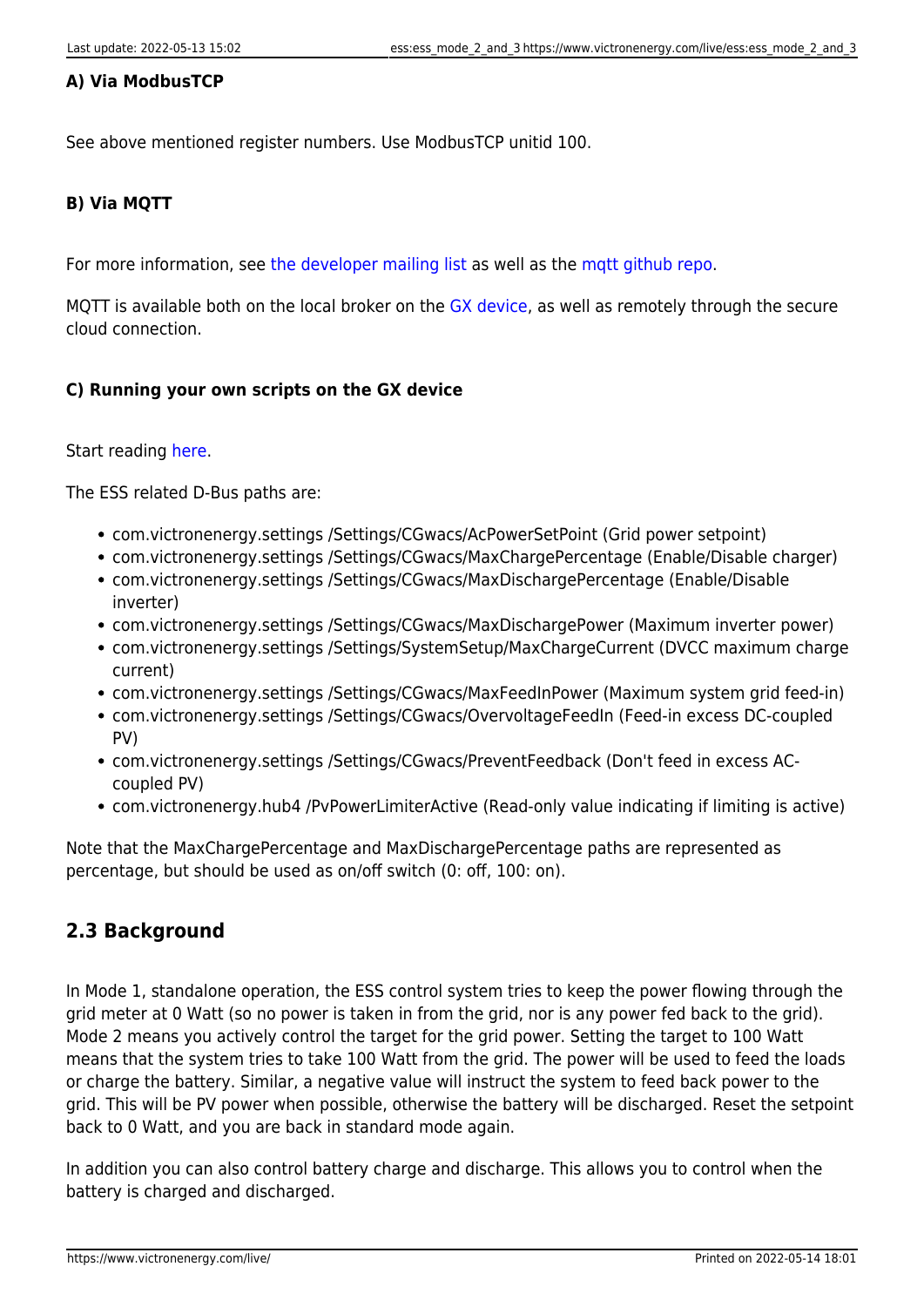### **2.4 Notes**

- The above settings are intended for power management, and will be overridden by battery safety mechanisms. For example: if the multi is in sustain mode - because the battery is almost empty - it will start charging the battery, event if the grid power setpoint is negative or the maximum charge percentage is set to zero.
- Sustain will always remain in operation. Disabling charge will not disable sustain.
- See ModbusTCP excel sheet for scaling and data types, available [here](https://www.victronenergy.com/support-and-downloads/whitepapers).

## **3. Mode 3 in detail**

### **3.1 Operation**

Mode 3 means you take direct control of the Multi itself by setting the power it should take/feed back on its AC input. It allows for full control of the inverter/charger and the power from- and to the battery. The power flowing to the batter (or more precise: to DC system attached to the Multi) is equal to the AC-In power minus the AC-Out power. In Mode 3 you have to create your own control loop, and update the set-point frequently.

### **3.2 Using ModbusTCP**

Use unit-id 246, which corresponds with the CCGX VE.Bus port. On a Venus-GX, use unit-id 242 instead.

### **a) Grid power setpoint - Modbus-TCP registers 37, 40 and 41**

- Positive: Take power from the grid.
- Negative: Send power to the grid.
- Register 37 controls the setpoint on single-phase systems, or for L1 on Multiphase systems.
- Registers 40 and 41 controls the setpoints for L2 and L3 respectively.
- These registers have a range of -32768W to 32767W (scale factor=1).
- These registers must be written once every 60 seconds, or the Multi will go into Passthru.

### **b) Disable Charge - Modbus-TCP register 38**

- 0: Charger is enabled.
- 1: Charger is disabled. **Important:** Disabling charge will also disable feedback.

### **c) Disable Feed-in - Modbus-TCP register 39**

- 0: The inverter is enabled to feed power into the grid.
- 1: Inverter will not feed power into the grid.
- When both Charge and Feed-in is disabled, the Multi will go into Passthru.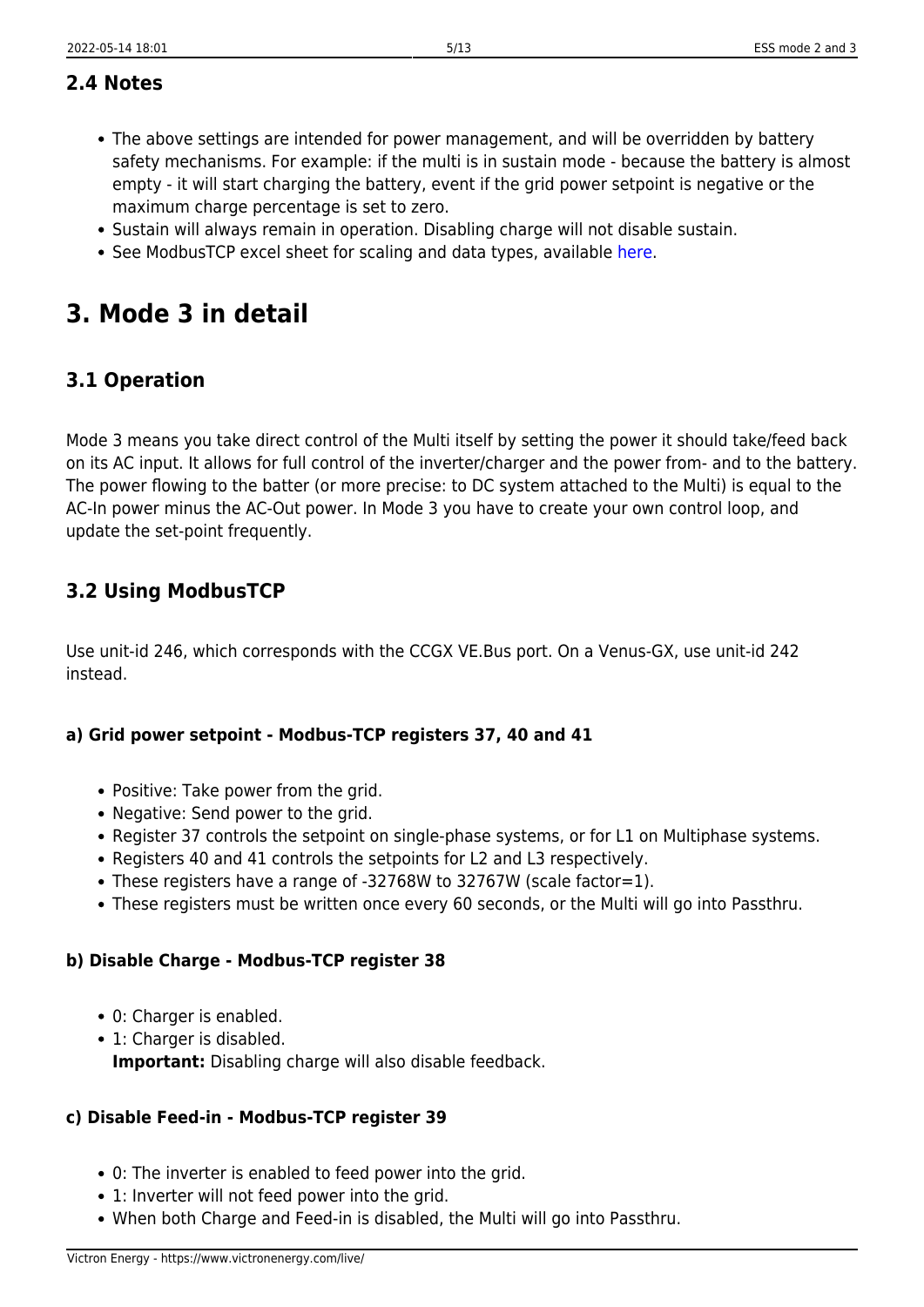### **d) Disable overvoltage Feed-in - Modbus-TCP register 65**

Overvoltage feed-in can be used to feed excess DC-tied PV into the grid. Note that DVCC needs to be enabled to properly use this feature.

- 0: Feed overvoltage into the grid.
- 1: Do not Feed overvoltage into the grid.

### **e) Maximum Feed-in power due to overvoltage - Modbus-TCP register 66 to 68**

When overvoltage feed-in is enabled, these registers can be used to limit how much power is fed in. To disable the limit, write a large number to the register.

- Register 66: Overvoltage feed-in limit for L1
- Register 67: Overvoltage feed-in limit for L2
- Register 68: Overvoltage feed-in limit for L3

### **f) Power Setpoints acts as limit - Modbus-TCP register 71**

When this register is set to 1, the Multi will feed in overvoltage up to the value in registers 37, 40 and 41. This is useful when powering loads with excess DC-coupled PV, while still keeping the batteries fully charged. The Power setpoints are then set to match the loads as normal, but the Multi will feed in only excess PV and not energy from the batteries.

### **g) Overvoltage offset - Modbus-TCP register 72**

When feeding excess DC-coupled PV to loads or into the grid, the Multi has two possible settings. It can either add a 1V offset to the solar charger charge voltage, or a 100mV offset. These values are for a 12V setup, and must be multiplied by 2 or 4 for a 24V or 48V setup respectively.

The larger 1V setting is a legacy setting and is now discouraged. When using ESS mode 3 with the overvoltage feed-in feature, it is recommended that you set this register to 1, which will use the lower 100mV offset.

### **3.3 Running software on the GX device and using DBus paths**

When controlling the Multi using software running on the GX device, you should set Settings→ESS→Mode to external control. The following dbus paths can then be adjusted on the com.victronenergy.vebus.ttyO1 service.

### **a) Grid Power Setpoints - /Hub4/Lx/AcPowerSetpoint**

- This includes a path for each available phase
	- /Hub4/L1/AcPowerSetpoint (setpoint for L1)
	- /Hub4/L2/AcPowerSetpoint (setpoint for L2, where available)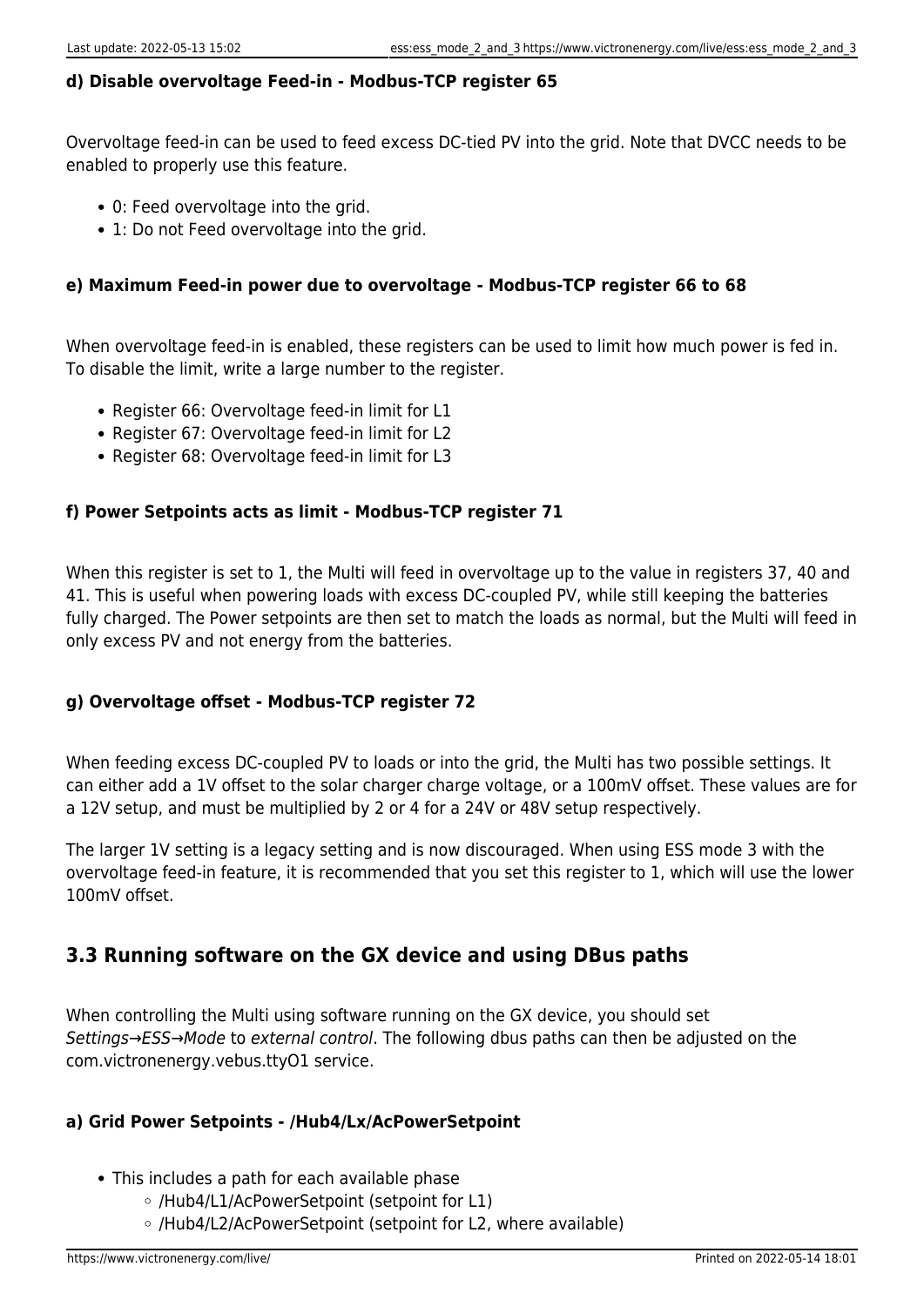- /Hub4/L3/AcPowerSetpoint (setpoint for L3, where available)
- When set to a positive value, power will be taken from the grid on phase x.
- When set to a negative value, power will be fed into the grid on phase x.

### **b) Disable charger - /Hub4/DisableCharge**

- 0: Charger is enabled.
- 1: Charger is disabled.

### **c) Disable Feed-in - /Hub4/DisabledFeedIn**

- 0: The inverter is enabled to feed power into the grid.
- 1: Inverter will not feed power into the grid and the battery will not discharge.
- When both Charge and Feed-in is disabled, the Multi will go into Passthru.
- In case of grid failure, this parameter will be ignored and power will be supplied to AC Out.

### **3.4 How it works**

- When the grid is available, the Multi will be connected to the grid. You can control its operation with the Power setpoint. When negative, energy will flow to the grid. When positive, energy will be taken from the grid. Some examples:
	- $\circ$  When set to -400W, it will feed 400W back through its input. This energy will be taken from the battery. If there is also a 200W AC load connected to AC output the total energy taken from the battery will be 600W. The batteries will always be discharged when the setpoint is negative.
	- When set to 400W, it will take 400W from the AC input. When the load on the output is lower than 400W, it will charge the battery with the difference. When the load on the AC output is higher, it will discharge the battery with the difference. So with a positive setpoint charge/discharge depends also on the connected loads.
	- **Important note**: The above examples describe operation from the point of view of the GX device. When communicating directly with the ESS assistant (see further on) you should bear in mind that the GX device inverts the setpoint: Positive becomes negative and vice versa.
- Note that it will always remain within battery and maximum inverter power limits: when the battery is full or when the maximum charge current as configured in VEConfigure is already met, it will not draw more power, and when instructed to discharge with 10000 watt while it only has a 2500W inverter capacity, it will discharge with 2500W until the battery is empty.
- To force the Multi to Inverter Mode, set the switch to Inverter-only. Note that when you do that, there will be no grid assist. On an overload the Inverter will switch off and signal an overload alarm instead of switching back to the grid.
- When no grid is available, it will seamlessly switch to inverter mode, unless the switch is set to charger-only. While in inverter mode, the Power setpoint is ineffective.

### **3.5 Miscellaneous Notes**

The internal transfer relay is closed when AC input is available. While in passthru, loads on the AC output are fed by the AC input.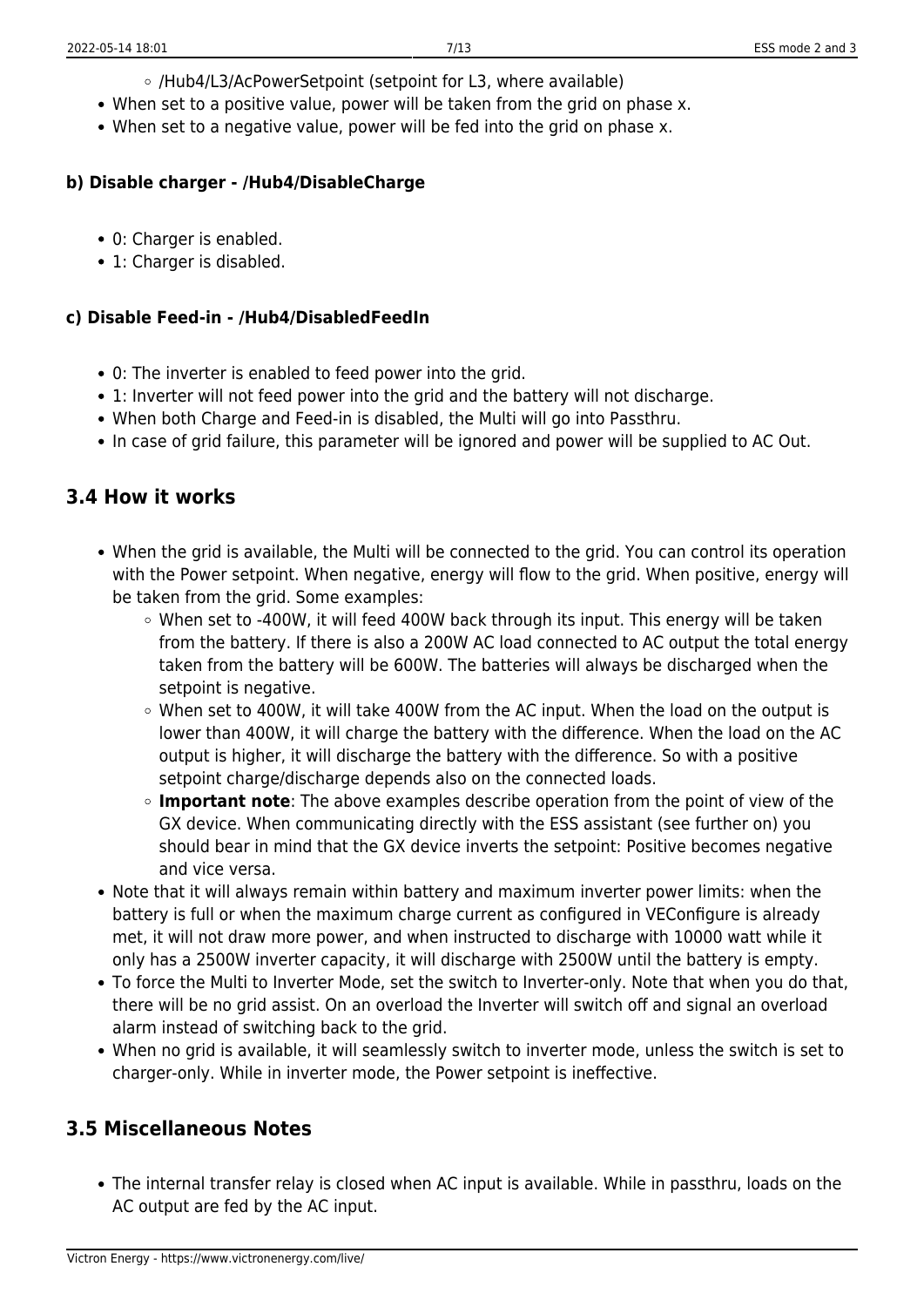- If there is no AC input available, the unit will switch to inverter mode, unless it is set to 'Charger Only' or receives a 'low cell' signal from a BMS.
- Note that the Multi may well ignore your instructions if it cannot comply, for example because the battery is either empty or full. For your control algorithm always read the actual power back from the Multi, unit-id 246 and register-id 12.
- See modbustcp excel sheet for scaling and data types, available [here](https://www.victronenergy.com/support-and-downloads/whitepapers).
- Note that there are various ramp-up and ramp-down restrictions, enforced by grid-codes and compliancy as well as for stability reasons; which might make the system respond slow to large load commands.
- The 'VE.Bus to VE.Can interface' does not support reading and writing the ESS/grid-parallel setpoint.
- If your system contains a ESS compatible AC-Sensor which is set up as grid meter, the GX device will automatically enter mode 1 and start updating the AC power setpoint continuously. You can disable this behavior by setting Settings→ESS→Mode to external control. This will also disable [BatteryLife.](https://www.victronenergy.com/live/ess:design-installation-manual#batterylife) To do this via D-Bus or MQTT: set the value of /Settings/CGwacs/Hub4Mode in the com.victronenergy.settings service to 3 (=ESS control disabled).

### **3.6 Using the MK3 directly instead of via GX device**

### **3.6.1 Introduction**

In this setup, it is not necessary to use a GX device for the control interface. Instead an MK3 is used. We have both MK2-RS232 and an MK3-USB available, see the pricelist.

The MK3-USB has replaced the MK2-USB. There are no differences in the protocol.

A direct connection to the VE.Bus RS485, without MK3 or GX device, is not possible.

Note that, as also indicated on the Data Communication whitepaper, the MK2/3 protocol is not an easy protocol. That is unfortunate, but it is what it is. We cannot give support on it unless there is a huge commercial value behind the project, read thousands of Multis or Quattros.

Finally, also note that when using the MK3 directly, the values are inverted from discussed above: A negative value takes power from the grid, and a positive value feeds power into the grid.

And now, after all the warnings, the information:

### **3.6.2 Working with RAM IDs to address Assistants**

Use RAM ID 128 and higher. Every RAM ID is a word (2 bytes)

The assistant RAM will be filled from ID 128 with 'assistant RAM records'. Each record starts with a word that contains the AssistantID and the size of the record, and then a number of AssistantRAM words.

|      | <b>RAM ID contents</b>  |
|------|-------------------------|
| 128  | ID Size (1st Assistant) |
| ∩ר ו | 1st AssistantRAM0       |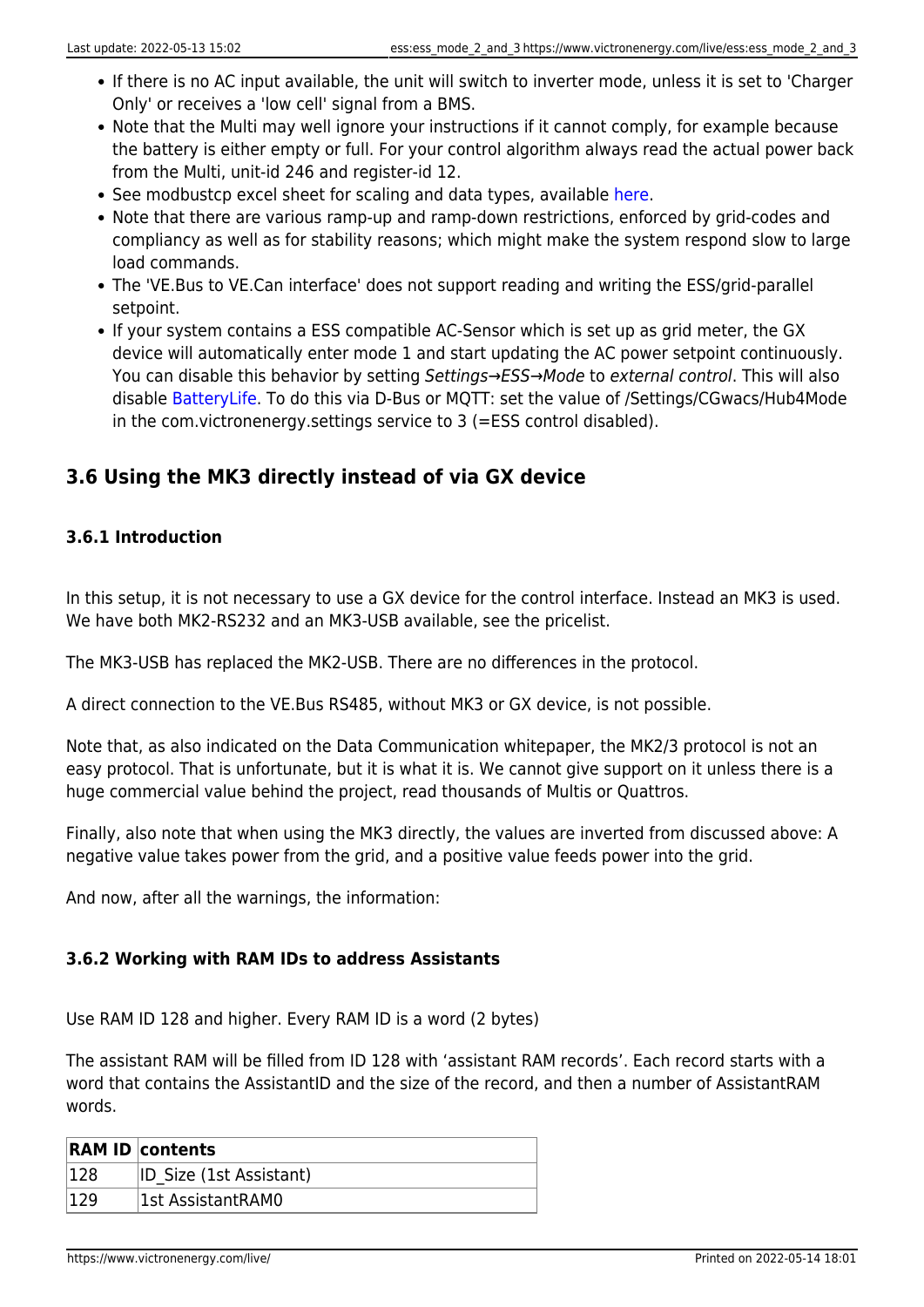|          | <b>RAM ID contents</b>                                       |
|----------|--------------------------------------------------------------|
| 130      | 1st AssistantRAM1                                            |
|          | .                                                            |
| RAMn     | 1st AssistantRAMn                                            |
|          | RAMn+1 ID Size (2nd Assistant in this VE.Bus device, if any) |
|          | RAMn+22nd AssistantRAM0                                      |
|          | RAMn+32nd AssistantRAM1                                      |
| etcetera |                                                              |

The ID Size word contains 0xZZZY, where:

- $\bullet$  ZZZ = the Assistant ID. This is where you can recognize the function of the assistant (ESS ID = 5)
- $\bullet$  Y = the number of ramIDs that will follow after the ID Size. At the moment of writing this is 2 for the ESS Assistant version. This can be increased in future releases if more parameters become available.

So you have to scan the Assistant RAM records by looking at each ID\_size record.

### **3.6.3 ESS Assistant RAM IDs**

The RAM ids of the ESS Assistant are:

- AssistantRAM0: AC-in setpoint in Watts (positive for charge, negative for discharge)
- AssistantRAM1-bit 0: 'disable charge'-flag
- AssistantRAM1-bit 1: 'disable feed-in'-flag

Above information is an addendum to the 'Interfacing with VE.Bus products' document. Available from our [whitepapers](https://www.victronenergy.com/support-and-downloads/whitepapers).

### **3.6.4 EXAMPLE**

#### **Note**

For the examples to work, the Multi to talk to should be selected using the 'A' command first. See paragraph 7.1 of the 'Interfacing with VE.Bus products. The phase master in L1 can be selected through address 0. To access the phase master for L2 and L3, address 1 and 2 should be selected respectively.

A communication example (assumed is that the ESS assistant is the 1st assistant in the assistant list using AssistantRAM. So this means that the ID\_Size is at RamID 128.)

### **Reading the Assistant ID and Size in the RAM-ID table:**

This uses the CommandReadRAMVar command, 0x30:

→ 0x05, 0xFF, 0x57, 0x30, 0x80, 0x00\*, 0xF5 (Length, 0xFF, 'W', 0x30, Lo(ID), Hi(ID), Checksum)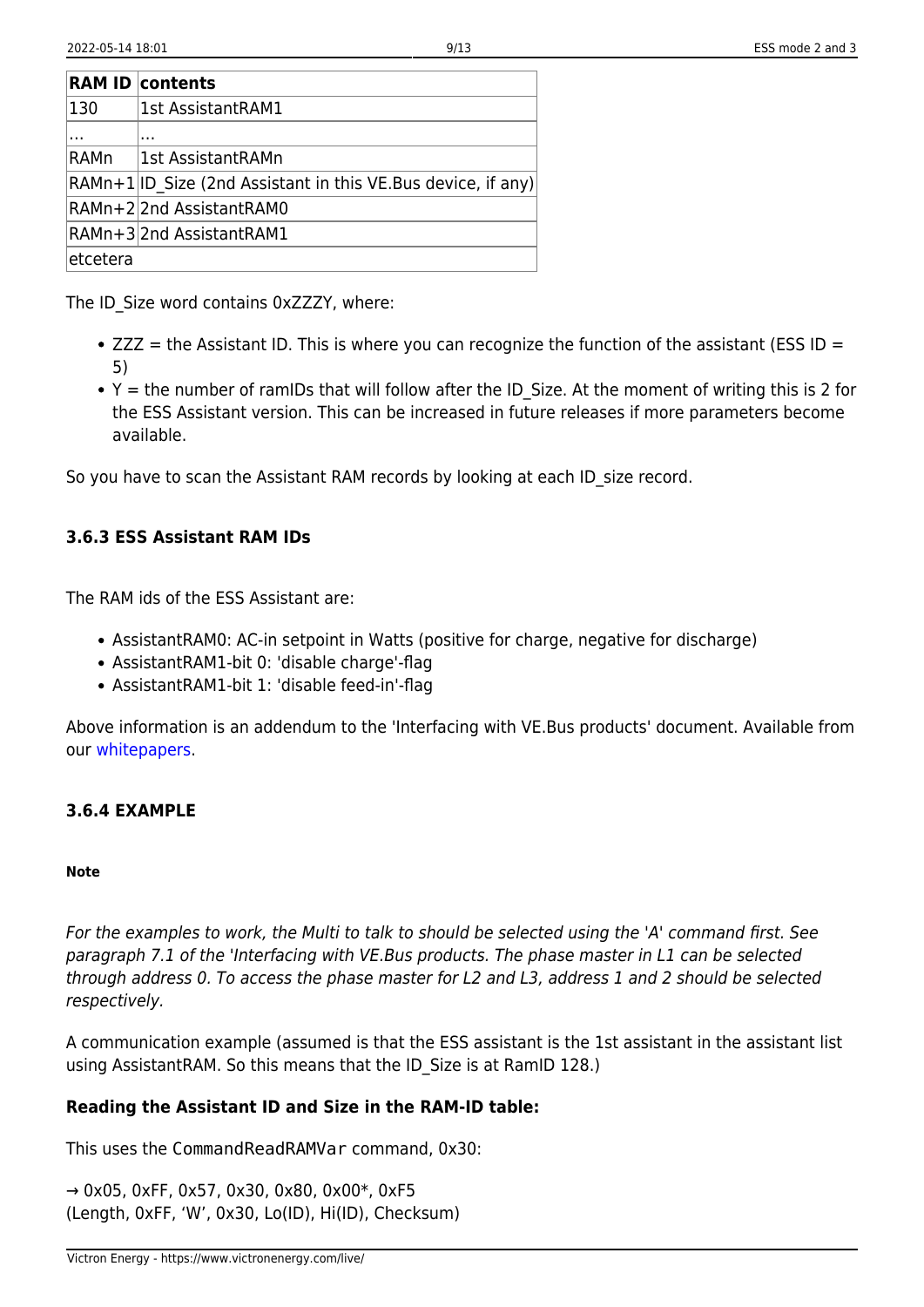Response:

← 0x07, 0xFF, 0x57, 0x85, 0x32, 0x00, 0x52, 0x5A, 0x40 (Length, 0xFF, 'W', 0x85, Lo(ValueA), Hi(ValueA), Lo(ValueB)\*, Hi(ValueB)\*, Checksum)

ValueA is the contents of RAMID 128. In this example it is 0x0032 which indicates AssistantID = 3 with 2 extra RAMIDs. (3 is the ID of HUB-4 which is the predecessor of the ESS assistant)

\*) Please note that you will get an extra ValueB. This is a feature of newer Multi firmware versions. Because the IDs range from 0..255 the Hi(ID) field would always be 0. Newer Multi firmwares allow you to specify a second ID in this field. So in this case ValueB is the value of RAMID 0 because the 0x00 is interpreted as the second ID. RAMID 0 corresponds with UMains (This can be found in paragraph 7.3.11 of the 'Interfacing with VE.Bus products' document.) So in this example the UMains value is 0x5A52  $\Rightarrow$  231.22V NOTE: You will always get a ValueB in the response. You can make handy use of this by reading an extra RAMID or you can ignore it if you don't need it.

### **Writing the set point with +200 Watt:**

This uses the CommandWriteRAMVar command, 0x32:

We should write RAM ID 129 to +200. Writing requires 2 frames, one frame specifying the ID to write and one frame specifying the data to write.

 $\rightarrow$  0x05, 0xFF, 0x57, 0x32, 0x81, 0x00, 0xF2 (0x32=Command Write RAMID, 81 00 = 129, Note that 2nd byte will always be 0 in this command)

 $\rightarrow$  0x05, 0xFF, 0x57, 0x34, 0xC8, 0x00, 0xA9

(0x34=Command Write Data, C8 00 = 200)

Note: If a negative set point is needed you should specify this as the 2's complement value so for example -200W must be specified as 0xFF38 (=65536-200) so that would result in:  $\rightarrow$  0x05, 0xFF, 0x57, 0x34, 0x38, 0xFF, 0x3A

### Response:

← 0x05, 0xFF, 0x57, 0x87, 0x00, 0x00, 0x1E Write OK (87 means successful. Just ignore the rest of the frame (00,00 in this case))

Please refer to the 'Interfacing with VE.Bus products' document, available from our [whitepapers,](https://www.victronenergy.com/support-and-downloads/whitepapers) for more info on communicating with the MK3 in general, and more specifically the CommandReadRAMVar and CommandWriteRAMVar commands.

# **4. Combining ESS with Lithium batteries**

- Victron Lithium batteries with a VE.Bus BMS: select this in the ESS assistant and all will be done automatically.
- Non-Victron batteries with two-wire control: select this in the ESS assistant and all will be done automatically.
- Non-Victron batteries:
	- $\circ$  when you do not want to discharge, set the switch to charger-only. Note that when the switch is set to charger-only, and there is no grid available, there will still be a small power draw on the battery to power the control board.
	- $\circ$  when you do not want to charge, disable charging via the disable-charge flag.
- As an alternative to running the control loop externally, using ModbusTCP, it is also possible to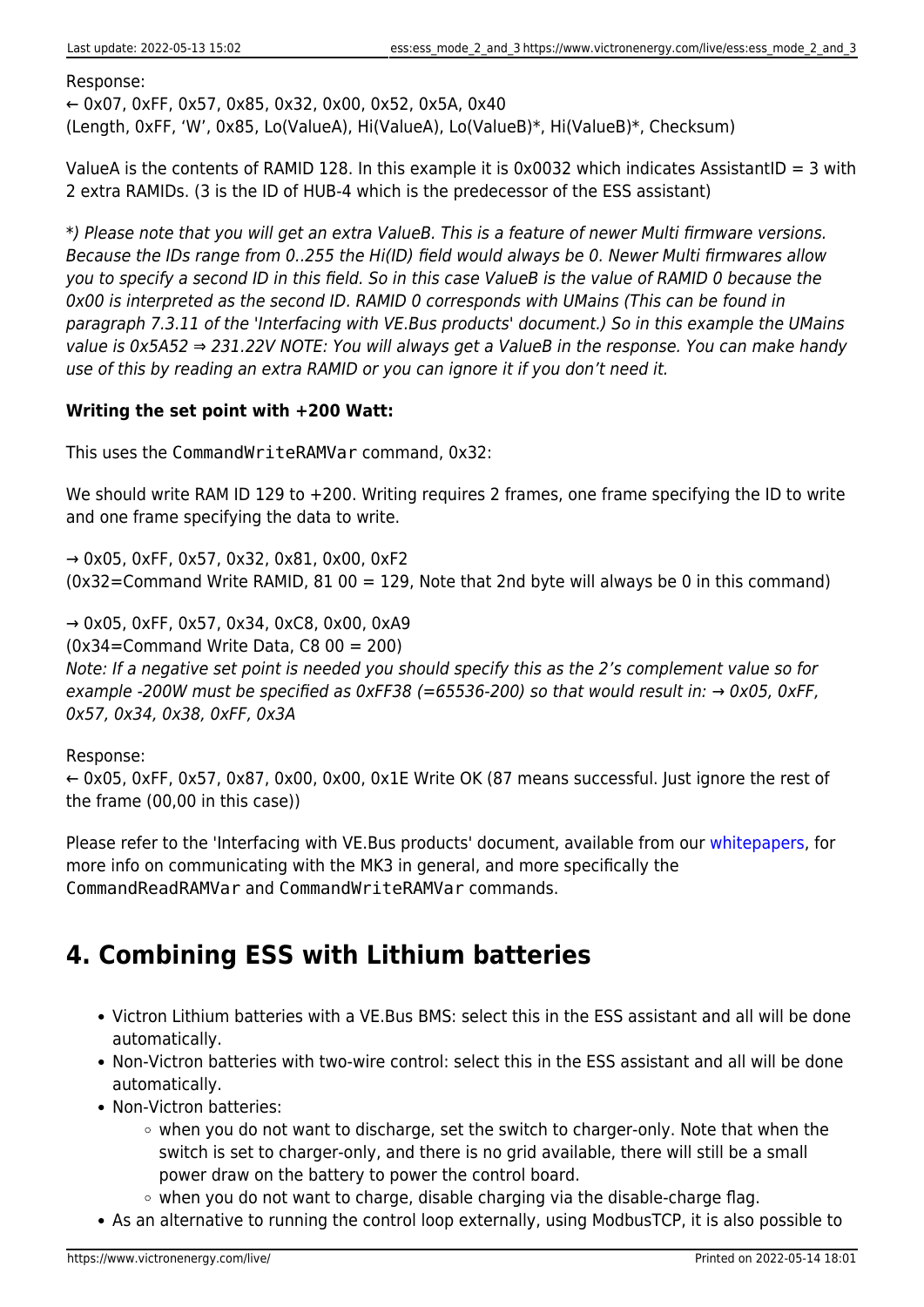run code on the GX device itself and update the AcPowerSetpoint via D-Bus. We have one customer that is running a MQTT client on the GX device, written in Python, that gets the control-loop output as updates from a MQTT broker. And the Python script sends them to the Multi, using D-Bus service com.victronenergy.vebus.ttyO1, and path /Hub4/AcPowerSetpoint

## **5. Response times and ramp speed**

There are multiple factors that determine the response time to a (digital-) command to feed in:

- 1. Latency and communication speed of all components in the communication chain: ModbusTCP or MQTT, GX Device, MK3 microprocessor, ESS Assistant, internal communication in the Multi itself.
- 2. Rate limiting imposed by the used Country Grid code. Code "Other" has no rate limiting, Code "Europe" allows installer configurable rate limiting, many other codes have fixed a powerup ramp up.
- 3. Hard coded rate limiting in the inverter/charger firmware: as per ESS version 162 it is set to 400W per second. The reason for this rate limiter is that without that there are regulation problems (overloads and such) when the mains is weak (long cables and such resulting in a relatively high impedance). More information on that [here](https://www.victronenergy.com/live/ve.bus:grid-codes-and-loss-of-mains-detection), as well as in the main ESS manual.

## **6. Further examples for external control**

In this section a number of examples for external control is discussed. For these examples to work, you must set the ESS mode to "External control". This will cause the Multi to go into passthru until it receives an instruction from an external source.

When using Modbus-TCP, note that the unit-id for the CCGX is 246, and for the Venus-GX is 242. These examples only show the paths and registers for a single-phase system. There are paths and registers for the setpoint of other phases too. Refer to the document [Modbus-TCP register-list](https://www.victronenergy.com/support-and-downloads/whitepapers) that can be downloaded from the main website for more information about this.

### **6.1. Disabling all charge and discharge**

You may want to put the Multi into what could be called an idle mode, where it is neither charging nor discharging the battery.

### **6.1.1. Using Dbus**

On the vebus service, set as follows. This will put the Multi into passthru.

```
/Hub4/DisableFeedIn = 1 /Hub4/DisableCharge = 1
```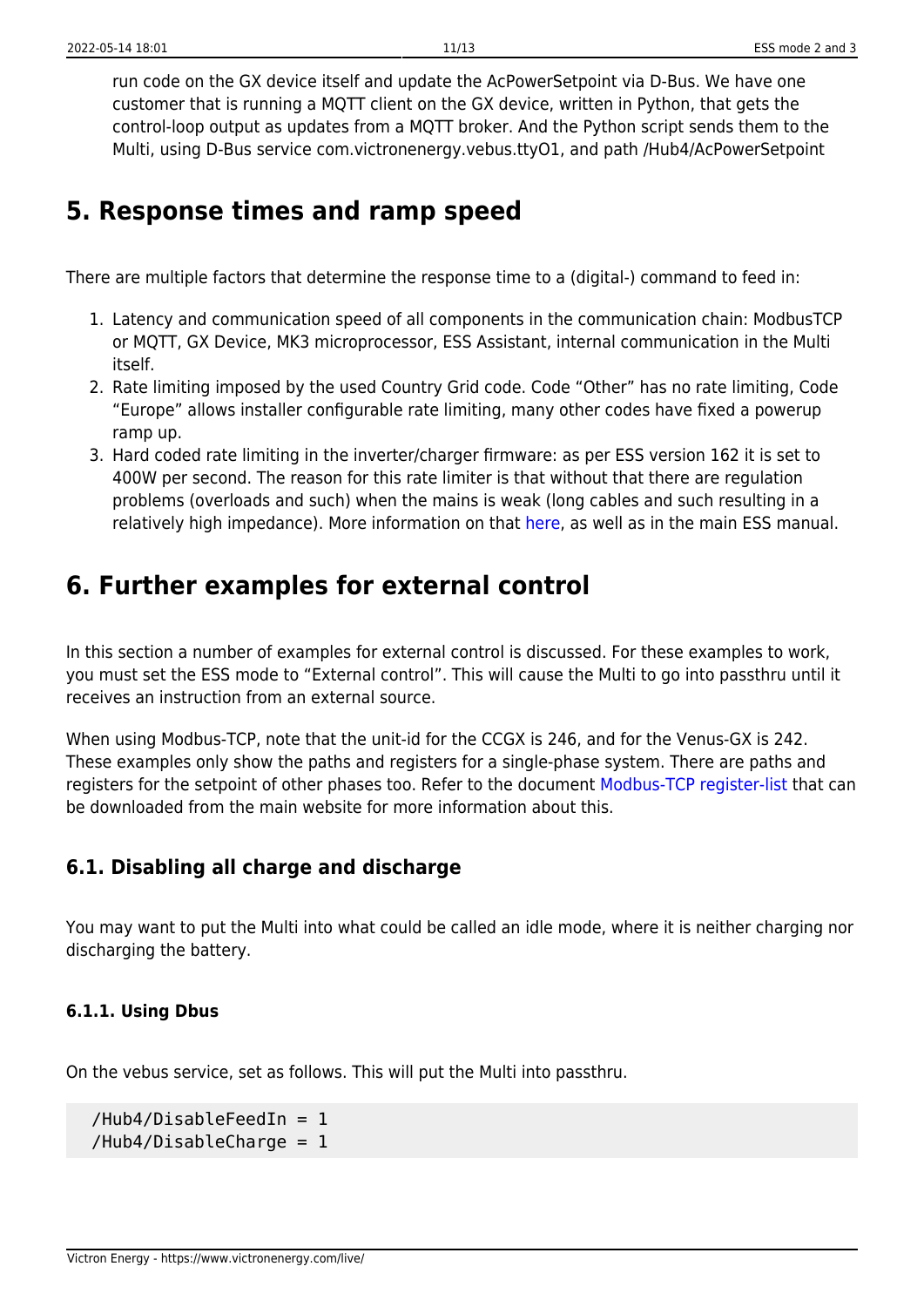### **6.1.2. Using Modbus-TCP**

- Set register 38 to 1
- Set register 39 to 1

### **6.2. Tell the Multi to charge the batteries**

These instructions tell the Multi to charge at 32kw. Note that the Multi will only charge as much as it is allowed to by its maximum charge current setting as well as any parameters set by a BMS, in other words, it does the best that it can.

Note that the AcPowerSetpoint value has to be written at least once every 60 seconds.

### **6.2.1. Using Dbus**

 /Hub4/DisableFeedIn = 1  $/Hub4/DisableCharge = 0$ /Hub4/Lx/AcPowerSetpoint = 32700

### **6.2.2. Using Modbus-TCP**

- Set register 38 to 0
- Set register 39 to 1
- Set register 37 to 32700

### **6.3. Tell the Multi to discharge the batteries**

Note that the AcPowerSetpoint value has to be written at least once every 60 seconds. The point of control is at the AC-input of the Multi. If there are loads on the output, your control loop needs to compensate for that.

### **6.3.1. Using Dbus**

 $/Hub4/DisableFeedIn =  $0$$  $/Hub4/DisableCharge = 0$ /Hub4/Lx/AcPowerSetpoint = -1000

You can set the AcPowerSetpoint to any desired value. If this value is higher than the maximum capacity of the Multi, it will discharge at the maximum capacity.

### **6.3.2. Using Modbus-TCP**

• Set register 38 to 0